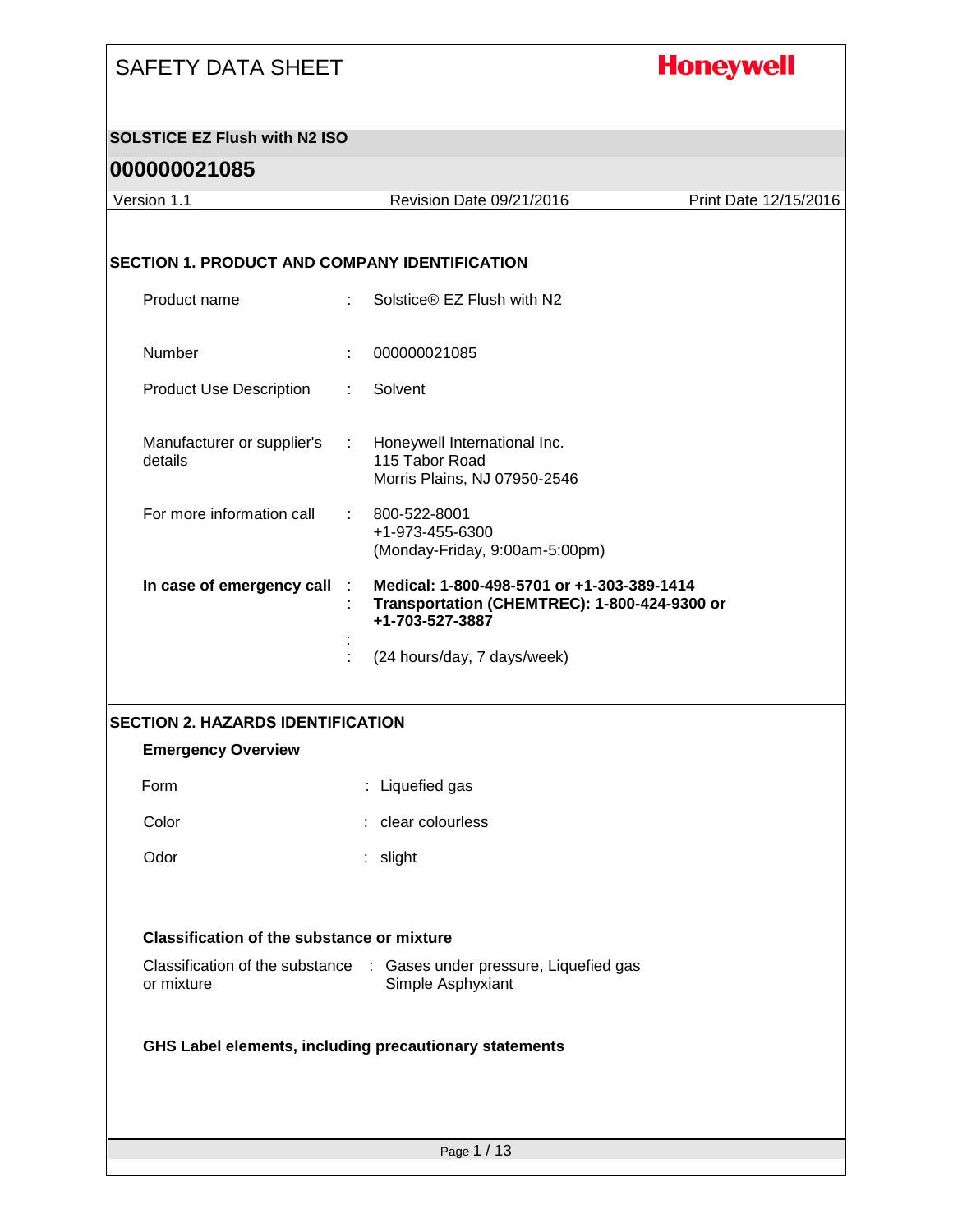# **Honeywell** SAFETY DATA SHEET **SOLSTICE EZ Flush with N2 ISO 000000021085** Version 1.1 Revision Date 09/21/2016 Print Date 12/15/2016 Symbol(s) Signal word : Warning Hazard statements : Contains gas under pressure; may explode if heated. May displace oxygen and cause rapid suffocation. Precautionary statements : **Prevention:**  Use personal protective equipment as required. **Storage:**  Protect from sunlight. Store in a well-ventilated place. Hazards not otherwise : May cause frostbite. classified **Carcinogenicity** No component of this product present at levels greater than or equal to 0.1% is identified as a known or anticipated carcinogen by NTP, IARC, or OSHA. **SECTION 3. COMPOSITION/INFORMATION ON INGREDIENTS** Chemical nature : Mixture Chemical name CAS-No. Concentration trans-1-Chloro-3,3,3-trifluoropropene 102687-65-0 >98.00 % Note : The contents are pressurized with Nitrogen (N2). **SECTION 4. FIRST AID MEASURES** General advice **interpretent in the Senarch Seneral advice**  $\cdot$  in First aider needs to protect himself. Move out of dangerous area. Take off all contaminated clothing immediately. Inhalation : Remove to fresh air. If not breathing, give artificial respiration. If breathing is difficult, give oxygen. Use oxygen as required, provided a qualified operator is present. Call a physician.Page 2 / 13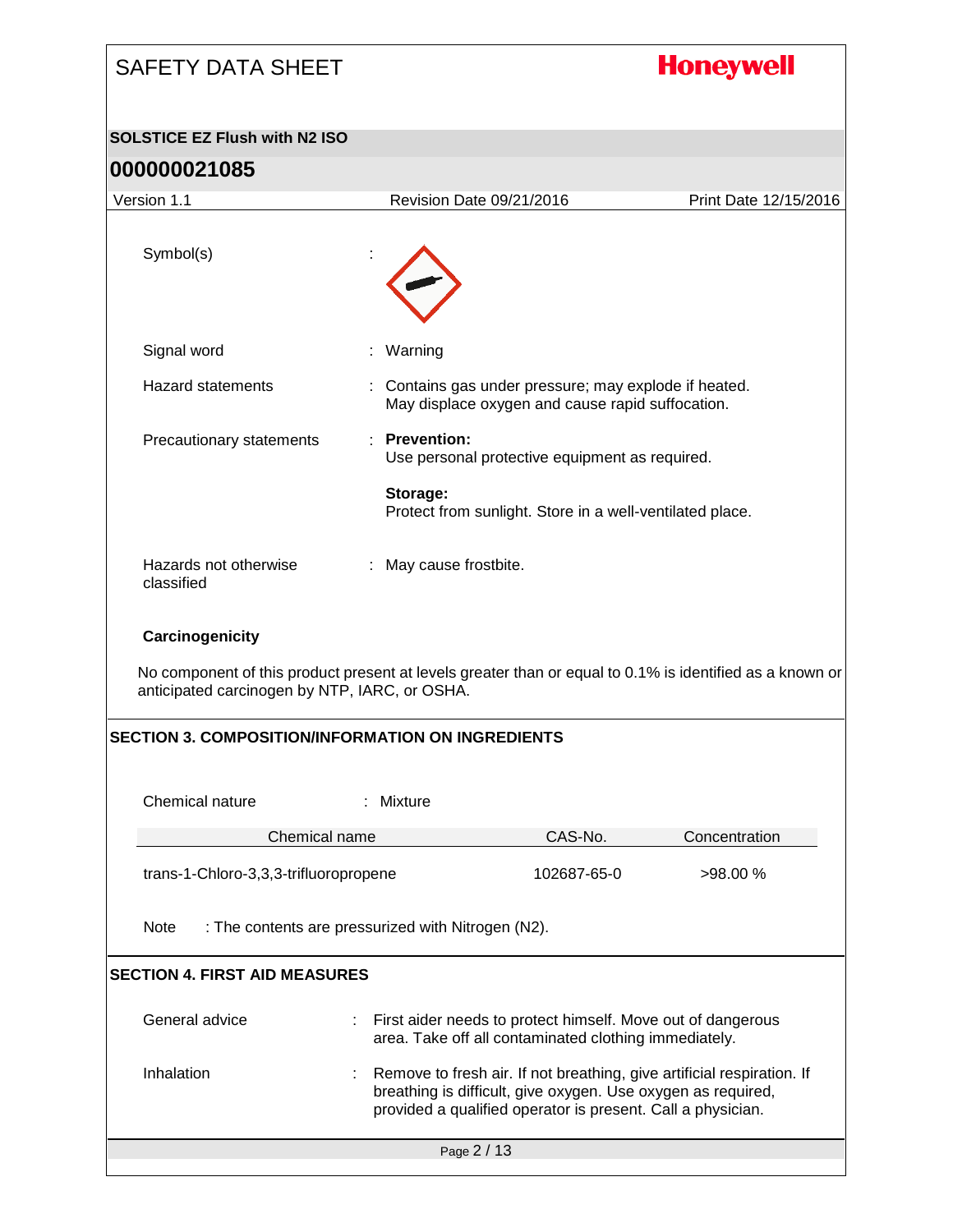# **Honeywell**

#### **SOLSTICE EZ Flush with N2 ISO**

| 000000021085                            |                                                                                                                                                                                                                                                                                                                                                                                                                                                                                                                                                                                                                                                                                                                                                                               |                       |
|-----------------------------------------|-------------------------------------------------------------------------------------------------------------------------------------------------------------------------------------------------------------------------------------------------------------------------------------------------------------------------------------------------------------------------------------------------------------------------------------------------------------------------------------------------------------------------------------------------------------------------------------------------------------------------------------------------------------------------------------------------------------------------------------------------------------------------------|-----------------------|
| Version 1.1                             | Revision Date 09/21/2016                                                                                                                                                                                                                                                                                                                                                                                                                                                                                                                                                                                                                                                                                                                                                      | Print Date 12/15/2016 |
| Skin contact                            | : Rapid evaporation of the liquid may cause frostbite. If there is<br>evidence of frostbite, bathe (do not rub) with lukewarm (not hot)<br>water. If water is not available, cover with a clean, soft cloth or<br>similar covering. Call a physician if irritation develops or persists.                                                                                                                                                                                                                                                                                                                                                                                                                                                                                      |                       |
| Eye contact                             | Rinse immediately with plenty of water, also under the eyelids,<br>for at least 15 minutes. Call a physician if irritation develops or<br>persists.                                                                                                                                                                                                                                                                                                                                                                                                                                                                                                                                                                                                                           |                       |
| Ingestion                               | Unlikely route of exposure. As this product is a gas, refer to the<br>inhalation section. Do not induce vomiting without medical<br>advice. Call a physician immediately.                                                                                                                                                                                                                                                                                                                                                                                                                                                                                                                                                                                                     |                       |
| Notes to physician                      |                                                                                                                                                                                                                                                                                                                                                                                                                                                                                                                                                                                                                                                                                                                                                                               |                       |
| Treatment                               | : Treat frost-bitten areas as needed.                                                                                                                                                                                                                                                                                                                                                                                                                                                                                                                                                                                                                                                                                                                                         |                       |
| <b>SECTION 5. FIREFIGHTING MEASURES</b> |                                                                                                                                                                                                                                                                                                                                                                                                                                                                                                                                                                                                                                                                                                                                                                               |                       |
| Suitable extinguishing media            | : The product is not flammable.<br>Use extinguishing measures that are appropriate to local<br>circumstances and the surrounding environment.<br>Water mist<br>Dry powder<br>Foam<br>Carbon dioxide (CO2)                                                                                                                                                                                                                                                                                                                                                                                                                                                                                                                                                                     |                       |
| Specific hazards during<br>firefighting | : This product is not flammable at ambient temperatures and<br>atmospheric pressure.<br>However, this material can ignite when mixed with air under<br>pressure and exposed to strong ignition sources.<br>Container may rupture on heating.<br>Cool closed containers exposed to fire with water spray.<br>Do not allow run-off from fire fighting to enter drains or water<br>courses.<br>Vapours are heavier than air and can cause suffocation by<br>reducing oxygen available for breathing.<br>Exposure to decomposition products may be a hazard to<br>health.<br>In case of fire hazardous decomposition products may be<br>produced such as:<br>Hydrogen fluoride<br>Gaseous hydrogen chloride (HCI).<br>Carbon monoxide<br>Carbon dioxide (CO2)<br>Carbonyl halides |                       |
|                                         | Page 3 / 13                                                                                                                                                                                                                                                                                                                                                                                                                                                                                                                                                                                                                                                                                                                                                                   |                       |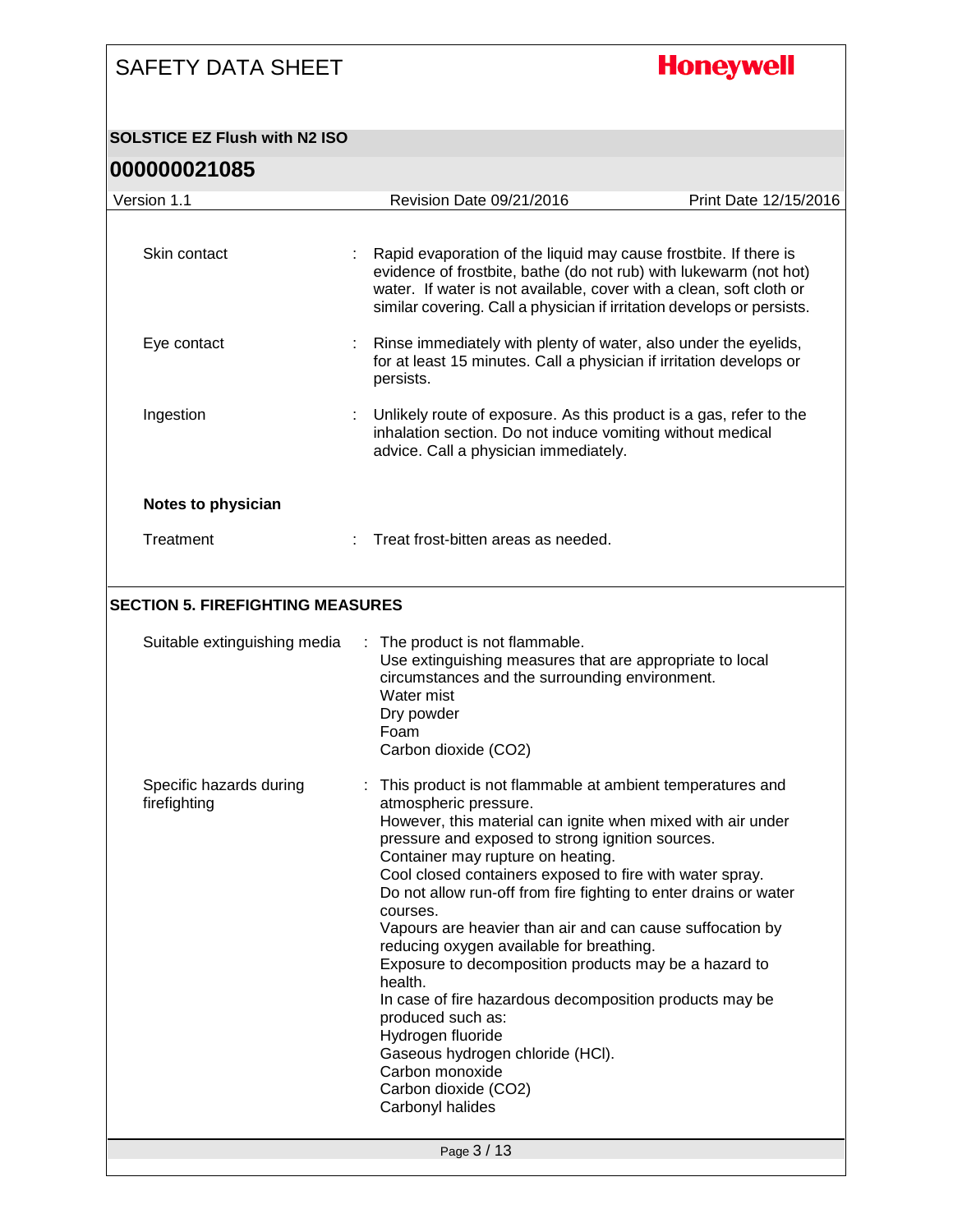| <b>SOLSTICE EZ Flush with N2 ISO</b>                                                                                                                                                                                                                                                                                                                                                                                                                                                                                                                |                                                       |
|-----------------------------------------------------------------------------------------------------------------------------------------------------------------------------------------------------------------------------------------------------------------------------------------------------------------------------------------------------------------------------------------------------------------------------------------------------------------------------------------------------------------------------------------------------|-------------------------------------------------------|
|                                                                                                                                                                                                                                                                                                                                                                                                                                                                                                                                                     |                                                       |
| Revision Date 09/21/2016                                                                                                                                                                                                                                                                                                                                                                                                                                                                                                                            | Print Date 12/15/2016                                 |
| : In the event of fire and/or explosion do not breathe fumes.<br>Wear self-contained breathing apparatus and protective suit.<br>No unprotected exposed skin areas.                                                                                                                                                                                                                                                                                                                                                                                 |                                                       |
| <b>SECTION 6. ACCIDENTAL RELEASE MEASURES</b>                                                                                                                                                                                                                                                                                                                                                                                                                                                                                                       |                                                       |
| Immediately evacuate personnel to safe areas.<br>Keep people away from and upwind of spill/leak.<br>Wear personal protective equipment. Unprotected persons<br>must be kept away.<br>Remove all sources of ignition.<br>Ventilate the area.<br>Vapours are heavier than air and can cause suffocation by<br>reducing oxygen available for breathing.<br>Avoid accumulation of vapours in low areas.<br>Unprotected personnel should not return until air has been<br>tested and determined safe.<br>Ensure that the oxygen content is $>= 19.5\%$ . |                                                       |
| Do not flush into surface water or sanitary sewer system.<br>÷<br>Prevent further leakage or spillage if safe to do so.<br>Prevent spreading over a wide area (e.g. by containment or oil<br>barriers).                                                                                                                                                                                                                                                                                                                                             |                                                       |
| Contain spillage, and then collect with non-combustible<br>absorbent material, (e.g. sand, earth, diatomaceous earth,<br>vermiculite) and place in container for disposal according to<br>local / national regulations (see section 13).                                                                                                                                                                                                                                                                                                            |                                                       |
|                                                                                                                                                                                                                                                                                                                                                                                                                                                                                                                                                     |                                                       |
|                                                                                                                                                                                                                                                                                                                                                                                                                                                                                                                                                     |                                                       |
| Handle with care.<br>Do not use in areas without adequate ventilation.<br>Do not breathe vapours or spray mist.<br>Avoid contact with skin, eyes and clothing.<br>Follow all standard safety precautions for handling and use of<br>compressed gas cylinders.<br>Use authorized cylinders only.<br>Protect cylinders from physical damage.<br>Do not puncture or drop cylinders, expose them to open flame or<br>excessive heat.<br>Do not pierce or burn, even after use. Do not spray on a naked<br>flame or any incandescent material.           |                                                       |
|                                                                                                                                                                                                                                                                                                                                                                                                                                                                                                                                                     | <b>SECTION 7. HANDLING AND STORAGE</b><br>Page 4 / 13 |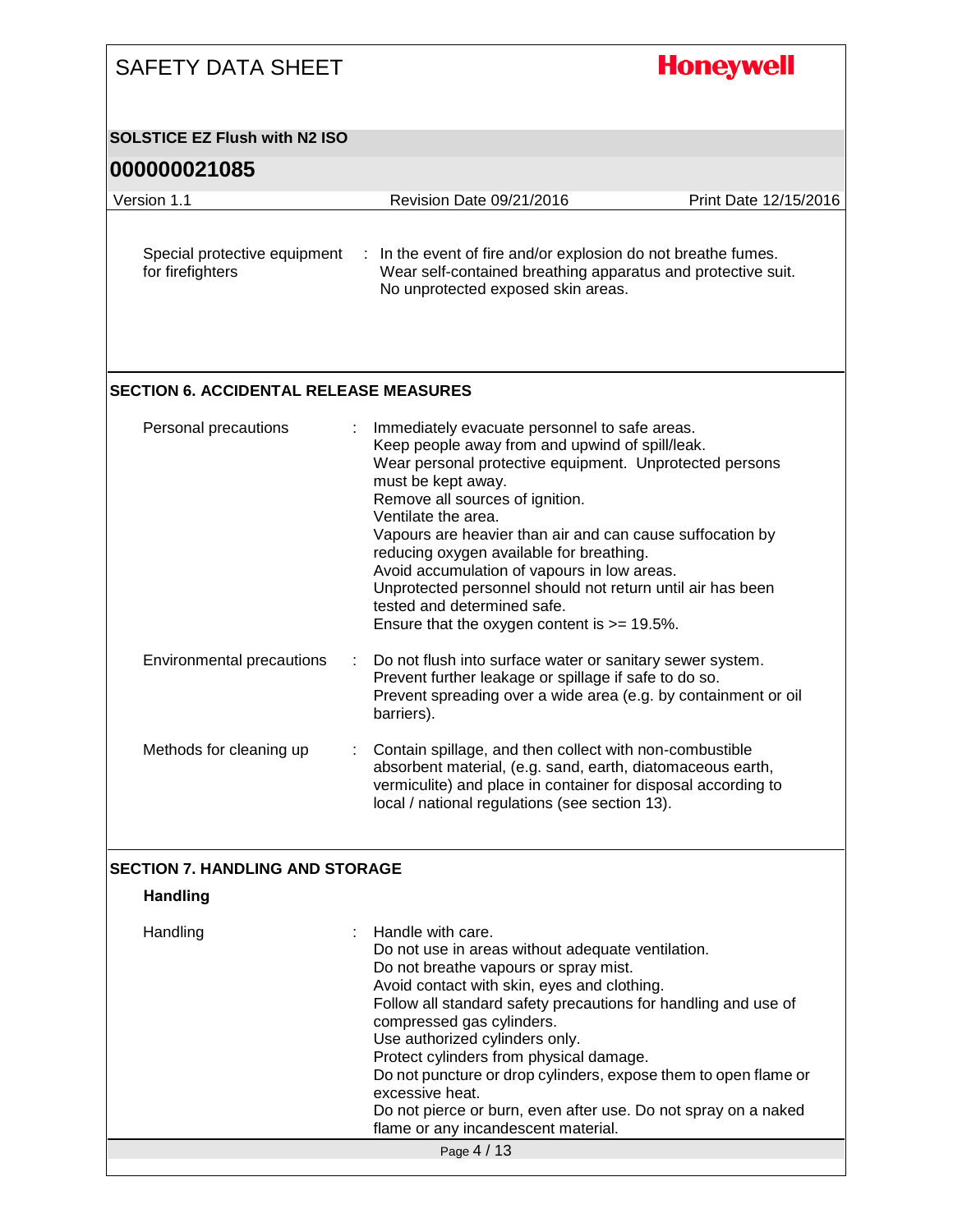# **Honeywell**

#### **SOLSTICE EZ Flush with N2 ISO**

| Revision Date 09/21/2016<br>Print Date 12/15/2016<br>Do not remove screw cap until immediately ready for use.<br>Always replace cap after use.<br>Advice on protection against :<br>Can form a combustible mixture with air at pressures above<br>fire and explosion<br>atmospheric pressure.<br>Keep product and empty container away from heat and sources<br>of ignition.<br><b>Storage</b><br>Requirements for storage<br>Pressurized container. Protect from sunlight and do not expose<br>areas and containers<br>to temperatures exceeding 55 °C.<br>Do not pierce or burn, even after use.<br>Keep containers tightly closed in a dry, cool and well-ventilated<br>place.<br>Storage rooms must be properly ventilated.<br>Ensure adequate ventilation, especially in confined areas.<br>Protect cylinders from physical damage.<br>Store away from incompatible substances.<br><b>SECTION 8. EXPOSURE CONTROLS/PERSONAL PROTECTION</b><br>Protective measures<br>Ensure that eyewash stations and safety showers are close to<br>the workstation location.<br>Do not breathe vapours or spray mist.<br>Avoid contact with skin, eyes and clothing.<br>Use with local exhaust ventilation.<br><b>Engineering measures</b><br>Perform filling operations only at stations with exhaust<br>ventilation facilities.<br>Eye protection<br>Do not wear contact lenses.<br>Wear as appropriate:<br>Goggles or face shield, giving complete protection to eyes<br>Hand protection<br>Impervious gloves<br>Gloves must be inspected prior to use.<br>Replace when worn.<br>Skin and body protection<br>Wear as appropriate:<br>Solvent-resistant gloves<br>Solvent-resistant apron and boots<br>If splashes are likely to occur, wear:<br>Protective suit<br>In case of insufficient ventilation wear suitable respiratory<br>Respiratory protection<br>Page 5 / 13 |             |  |  |
|---------------------------------------------------------------------------------------------------------------------------------------------------------------------------------------------------------------------------------------------------------------------------------------------------------------------------------------------------------------------------------------------------------------------------------------------------------------------------------------------------------------------------------------------------------------------------------------------------------------------------------------------------------------------------------------------------------------------------------------------------------------------------------------------------------------------------------------------------------------------------------------------------------------------------------------------------------------------------------------------------------------------------------------------------------------------------------------------------------------------------------------------------------------------------------------------------------------------------------------------------------------------------------------------------------------------------------------------------------------------------------------------------------------------------------------------------------------------------------------------------------------------------------------------------------------------------------------------------------------------------------------------------------------------------------------------------------------------------------------------------------------------------------------------------------------------------------------------------------------------|-------------|--|--|
|                                                                                                                                                                                                                                                                                                                                                                                                                                                                                                                                                                                                                                                                                                                                                                                                                                                                                                                                                                                                                                                                                                                                                                                                                                                                                                                                                                                                                                                                                                                                                                                                                                                                                                                                                                                                                                                                     | Version 1.1 |  |  |
|                                                                                                                                                                                                                                                                                                                                                                                                                                                                                                                                                                                                                                                                                                                                                                                                                                                                                                                                                                                                                                                                                                                                                                                                                                                                                                                                                                                                                                                                                                                                                                                                                                                                                                                                                                                                                                                                     |             |  |  |
|                                                                                                                                                                                                                                                                                                                                                                                                                                                                                                                                                                                                                                                                                                                                                                                                                                                                                                                                                                                                                                                                                                                                                                                                                                                                                                                                                                                                                                                                                                                                                                                                                                                                                                                                                                                                                                                                     |             |  |  |
|                                                                                                                                                                                                                                                                                                                                                                                                                                                                                                                                                                                                                                                                                                                                                                                                                                                                                                                                                                                                                                                                                                                                                                                                                                                                                                                                                                                                                                                                                                                                                                                                                                                                                                                                                                                                                                                                     |             |  |  |
|                                                                                                                                                                                                                                                                                                                                                                                                                                                                                                                                                                                                                                                                                                                                                                                                                                                                                                                                                                                                                                                                                                                                                                                                                                                                                                                                                                                                                                                                                                                                                                                                                                                                                                                                                                                                                                                                     |             |  |  |
|                                                                                                                                                                                                                                                                                                                                                                                                                                                                                                                                                                                                                                                                                                                                                                                                                                                                                                                                                                                                                                                                                                                                                                                                                                                                                                                                                                                                                                                                                                                                                                                                                                                                                                                                                                                                                                                                     |             |  |  |
|                                                                                                                                                                                                                                                                                                                                                                                                                                                                                                                                                                                                                                                                                                                                                                                                                                                                                                                                                                                                                                                                                                                                                                                                                                                                                                                                                                                                                                                                                                                                                                                                                                                                                                                                                                                                                                                                     |             |  |  |
|                                                                                                                                                                                                                                                                                                                                                                                                                                                                                                                                                                                                                                                                                                                                                                                                                                                                                                                                                                                                                                                                                                                                                                                                                                                                                                                                                                                                                                                                                                                                                                                                                                                                                                                                                                                                                                                                     |             |  |  |
|                                                                                                                                                                                                                                                                                                                                                                                                                                                                                                                                                                                                                                                                                                                                                                                                                                                                                                                                                                                                                                                                                                                                                                                                                                                                                                                                                                                                                                                                                                                                                                                                                                                                                                                                                                                                                                                                     |             |  |  |
|                                                                                                                                                                                                                                                                                                                                                                                                                                                                                                                                                                                                                                                                                                                                                                                                                                                                                                                                                                                                                                                                                                                                                                                                                                                                                                                                                                                                                                                                                                                                                                                                                                                                                                                                                                                                                                                                     |             |  |  |
|                                                                                                                                                                                                                                                                                                                                                                                                                                                                                                                                                                                                                                                                                                                                                                                                                                                                                                                                                                                                                                                                                                                                                                                                                                                                                                                                                                                                                                                                                                                                                                                                                                                                                                                                                                                                                                                                     |             |  |  |
|                                                                                                                                                                                                                                                                                                                                                                                                                                                                                                                                                                                                                                                                                                                                                                                                                                                                                                                                                                                                                                                                                                                                                                                                                                                                                                                                                                                                                                                                                                                                                                                                                                                                                                                                                                                                                                                                     |             |  |  |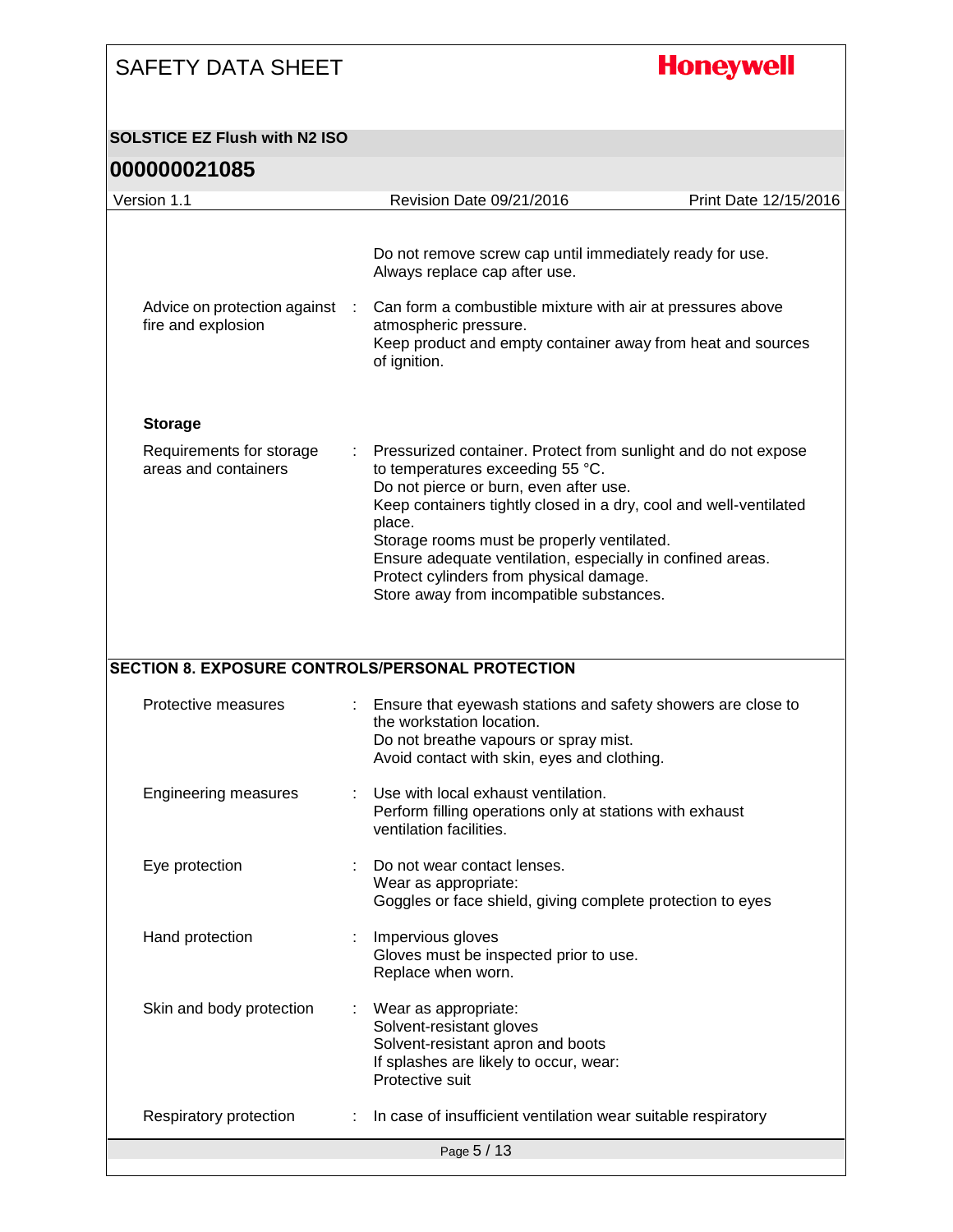## **Honeywell**

#### **SOLSTICE EZ Flush with N2 ISO**

| 000000021085                                       |                |                                     |                                                                                                                                                                                                                                                                                              |      |                                                                                             |
|----------------------------------------------------|----------------|-------------------------------------|----------------------------------------------------------------------------------------------------------------------------------------------------------------------------------------------------------------------------------------------------------------------------------------------|------|---------------------------------------------------------------------------------------------|
| Version 1.1                                        |                |                                     | Revision Date 09/21/2016                                                                                                                                                                                                                                                                     |      | Print Date 12/15/2016                                                                       |
| Hygiene measures                                   | ÷<br>practice. | equipment.                          | Wear a positive-pressure supplied-air respirator.<br>Use NIOSH approved respiratory protection.<br>Ensure adequate ventilation, especially in confined areas.<br>Remove and wash contaminated clothing before re-use.<br>Keep working clothes separately.<br>Wash thoroughly after handling. |      | Handle in accordance with good industrial hygiene and safety                                |
| <b>Exposure Guidelines</b><br>Components           | CAS-No.        | Value                               | Control                                                                                                                                                                                                                                                                                      | Upda | <b>Basis</b>                                                                                |
|                                                    |                |                                     | parameters                                                                                                                                                                                                                                                                                   | te   |                                                                                             |
| trans-1-Chloro-3,<br>3,3-trifluoroprope<br>ne      | 102687-65-0    | TWA:<br>Time<br>weighted<br>average | $(800$ ppm $)$                                                                                                                                                                                                                                                                               | 2014 | WEEL:US. OARS.<br><b>WEELs Workplace</b><br>Environmental<br><b>Exposure Level</b><br>Guide |
|                                                    |                |                                     |                                                                                                                                                                                                                                                                                              |      |                                                                                             |
| trans-1-Chloro-3,<br>3,3-trifluoroprope<br>ne      | 102687-65-0    | TWA:<br>Time<br>weighted<br>average | (800 ppm)                                                                                                                                                                                                                                                                                    | 2013 | WEEL:OARS -<br>Workplace<br>Environmental<br><b>Exposure Level</b><br>(WEEL) Guides         |
|                                                    |                |                                     |                                                                                                                                                                                                                                                                                              |      |                                                                                             |
| trans-1-Chloro-3,<br>3,3-trifluoroprope<br>ne      | 102687-65-0    | TWA:<br>Time<br>weighted<br>average | (800 ppm)                                                                                                                                                                                                                                                                                    | 2013 | Honeywell:Limit<br>established by<br>Honeywell<br>International Inc.                        |
| <b>SECTION 9. PHYSICAL AND CHEMICAL PROPERTIES</b> |                |                                     |                                                                                                                                                                                                                                                                                              |      |                                                                                             |
| Physical state                                     |                | : Liquefied gas                     |                                                                                                                                                                                                                                                                                              |      |                                                                                             |
| Color                                              |                | : clear colourless                  |                                                                                                                                                                                                                                                                                              |      |                                                                                             |
| Odor                                               | : slight       |                                     |                                                                                                                                                                                                                                                                                              |      |                                                                                             |
| Melting point/range                                | : $< -90$ °C   |                                     |                                                                                                                                                                                                                                                                                              |      |                                                                                             |
| Boiling point/boiling range                        | $19^{\circ}$ C |                                     | Method: OECD Test Guideline 103                                                                                                                                                                                                                                                              |      |                                                                                             |
|                                                    |                | Page 6 / 13                         |                                                                                                                                                                                                                                                                                              |      |                                                                                             |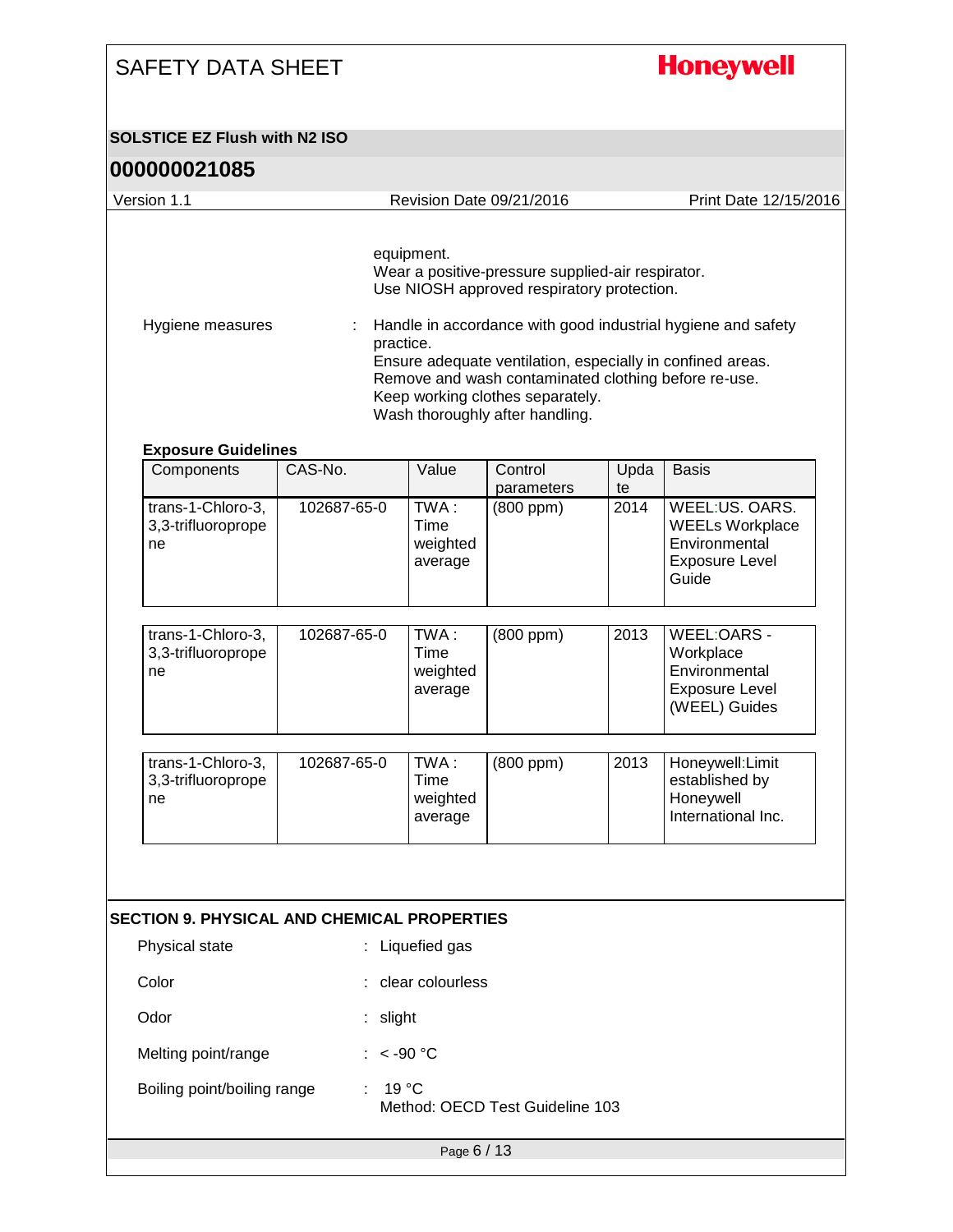# **Honeywell**

#### **SOLSTICE EZ Flush with N2 ISO**

| Version 1.1                                 | Revision Date 09/21/2016                                        | Print Date 12/15/2016 |
|---------------------------------------------|-----------------------------------------------------------------|-----------------------|
| Flash point                                 | : Method: ISO 2719<br>Note: Not applicable                      |                       |
| Flammability                                | : The product is not flammable.<br>Method: Flammability (gases) |                       |
| Lower explosion limit                       | : Note: None                                                    |                       |
| Upper explosion limit                       | : Note: None                                                    |                       |
| Vapor pressure                              | : $1,516$ hPa<br>at 30 °C(86 °F)                                |                       |
| Vapor density                               | : Note: $(Air = 1.0)$ , not determined                          |                       |
| Density                                     | 1.27 g/cm3 at 20 °C<br>÷.                                       |                       |
| Water solubility                            | : ca. 1.90 g/l at 20 °C                                         |                       |
| Partition coefficient:<br>n-octanol/water   | : log Pow: 2.2 at 25 °C                                         |                       |
| Ignition temperature                        | : $380 °C$ at 986.8 - 1,035.9 hPa<br>Method: DIN 51794          |                       |
| Oxidizing properties                        | : The substance or mixture is not classified as oxidizing.      |                       |
| <b>SECTION 10. STABILITY AND REACTIVITY</b> |                                                                 |                       |
| Chemical stability                          | : Stable under recommended storage conditions.                  |                       |
| Possibility of hazardous<br>reactions       | : Polymerization can occur.                                     |                       |
|                                             | Page 7 / 13                                                     |                       |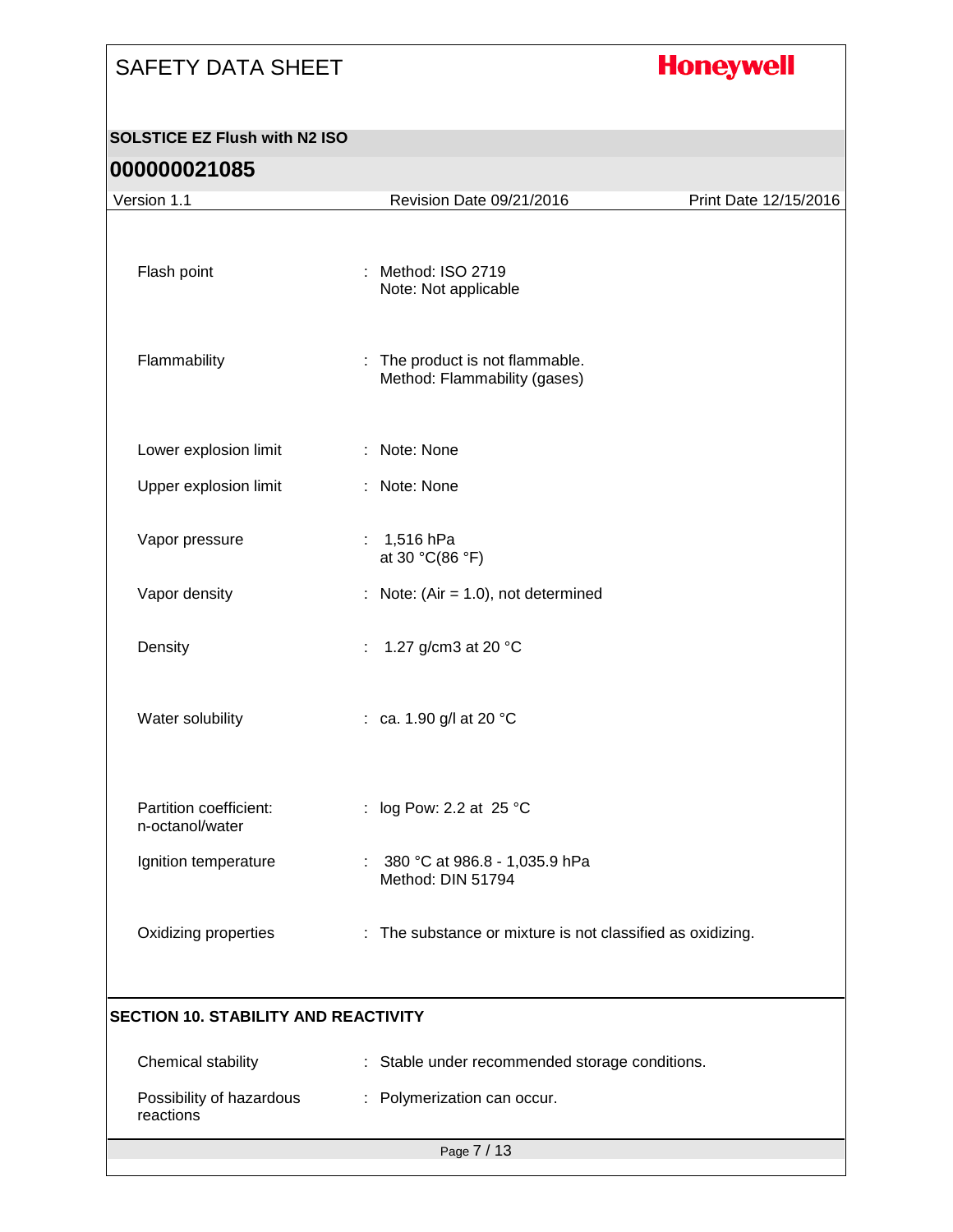# **Honeywell**

#### **SOLSTICE EZ Flush with N2 ISO**

| Version 1.1                                                            | Revision Date 09/21/2016                                                                                                                                                                                                                                 | Print Date 12/15/2016 |
|------------------------------------------------------------------------|----------------------------------------------------------------------------------------------------------------------------------------------------------------------------------------------------------------------------------------------------------|-----------------------|
|                                                                        |                                                                                                                                                                                                                                                          |                       |
| Conditions to avoid                                                    | : Pressurized container. Protect from sunlight and do not expose<br>to temperatures exceeding 55 °C.<br>Can form a combustible mixture with air at pressures above<br>atmospheric pressure.<br>Do not mix with oxygen or air above atmospheric pressure. |                       |
| Incompatible materials to<br>avoid                                     | : Strong oxidizing agents<br>Finely divided magnesium<br>Finely divided aluminium                                                                                                                                                                        |                       |
| Hazardous decomposition<br>products                                    | In case of fire hazardous decomposition products may be<br>÷<br>produced such as:<br>Carbon monoxide<br>Carbon dioxide (CO2)<br>Carbonyl halides<br>Gaseous hydrogen chloride (HCI).<br>Gaseous hydrogen fluoride (HF).                                  |                       |
| <b>SECTION 11. TOXICOLOGICAL INFORMATION</b>                           |                                                                                                                                                                                                                                                          |                       |
|                                                                        |                                                                                                                                                                                                                                                          |                       |
| Acute inhalation toxicity<br>trans-1-Chloro-3,3,3-trifluoro<br>propene | : LC50: 120000 ppm<br>Exposure time: 4 h<br>Species: Rat                                                                                                                                                                                                 |                       |
| Skin irritation<br>trans-1-Chloro-3,3,3-trifluoro<br>propene           | : Species: Rabbit<br>Result: No skin irritation<br>Classification: Not classified as a skin irritant in animal testing.<br>Method: OECD Test Guideline 404<br>Exposure time: 4 h                                                                         |                       |
| Sensitisation<br>trans-1-Chloro-3,3,3-trifluoro<br>propene             | Cardiac sensitization<br>Species: dogs<br>Note: Cardiac sensitisation threshold (dog): 25000 ppm.<br>Result: Does not cause skin sensitisation.<br>Classification: Patch test on human volunteers did not<br>demonstrate sensitisation properties.       |                       |
| Repeated dose toxicity<br>trans-1-Chloro-3,3,3-trifluoro               | : Species: Rat                                                                                                                                                                                                                                           |                       |
|                                                                        | Page 8 / 13                                                                                                                                                                                                                                              |                       |
|                                                                        |                                                                                                                                                                                                                                                          |                       |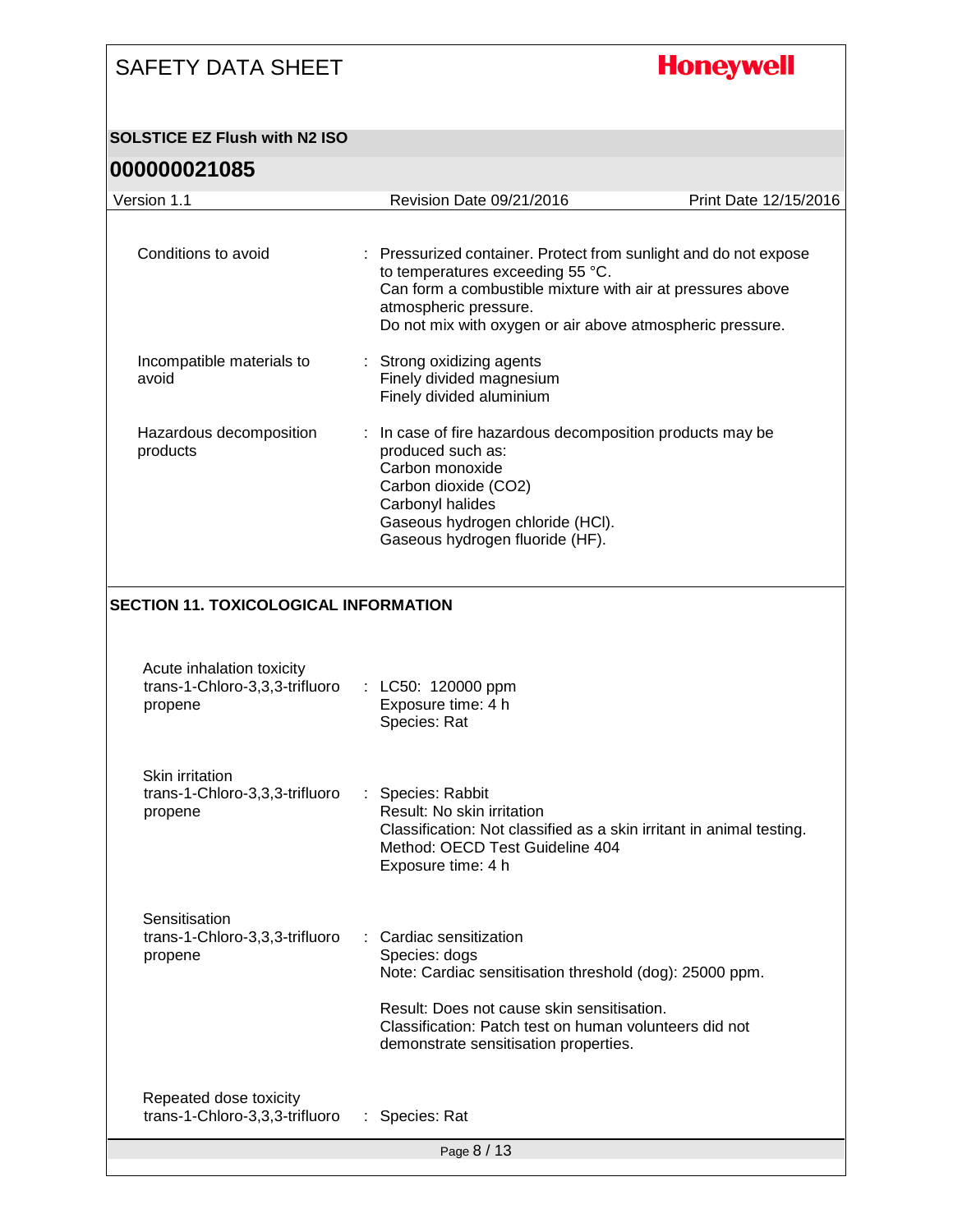# **Honeywell**

#### **SOLSTICE EZ Flush with N2 ISO**

| Version 1.1                                                        | Revision Date 09/21/2016                                                                                                                                          | Print Date 12/15/2016 |
|--------------------------------------------------------------------|-------------------------------------------------------------------------------------------------------------------------------------------------------------------|-----------------------|
| propene                                                            | Application Route: Inhalation<br>Exposure time: (4 Weeks)<br>NOEL: 4500 ppm<br>Subacute toxicity                                                                  |                       |
| Genotoxicity in vitro<br>trans-1-Chloro-3,3,3-trifluoro<br>propene | Test Method: Mutagenicity (Salmonella typhimurium - reverse<br>÷<br>mutation assay)<br>Result: negative                                                           |                       |
| Genotoxicity in vivo<br>trans-1-Chloro-3,3,3-trifluoro<br>propene  | Species: Rat<br>Cell type: Bone marrow<br>Method: Mutagenicity (micronucleus test)<br>Result: negative                                                            |                       |
|                                                                    | Test Method: Unscheduled DNA synthesis<br>t<br>Species: Rat<br>Result: negative                                                                                   |                       |
|                                                                    | Species: Mouse<br>Cell type: Bone marrow<br>Method: Mutagenicity (micronucleus test)<br>Result: negative                                                          |                       |
| Reproductive toxicity<br>trans-1-Chloro-3,3,3-trifluoro<br>propene | Species: Rabbit<br>÷<br>Note: No-observed-effect level - 15,000 ppm<br>Species: Rat<br>Note: No-observed-effect level - 10,000 ppm                                |                       |
| Teratogenicity<br>trans-1-Chloro-3,3,3-trifluoro<br>propene        | : Species: Rabbit<br>Note: No-observed-effect level - 15,000 ppm<br>Species: Rat<br>Note: No-observed-effect level - 10,000 ppm                                   |                       |
| Further information                                                | Note: Excessive exposure may cause central nervous system<br>effects including drowsiness and dizziness. Excessive<br>exposure may also cause cardiac arrhythmia. |                       |
|                                                                    | Page 9 / 13                                                                                                                                                       |                       |
|                                                                    |                                                                                                                                                                   |                       |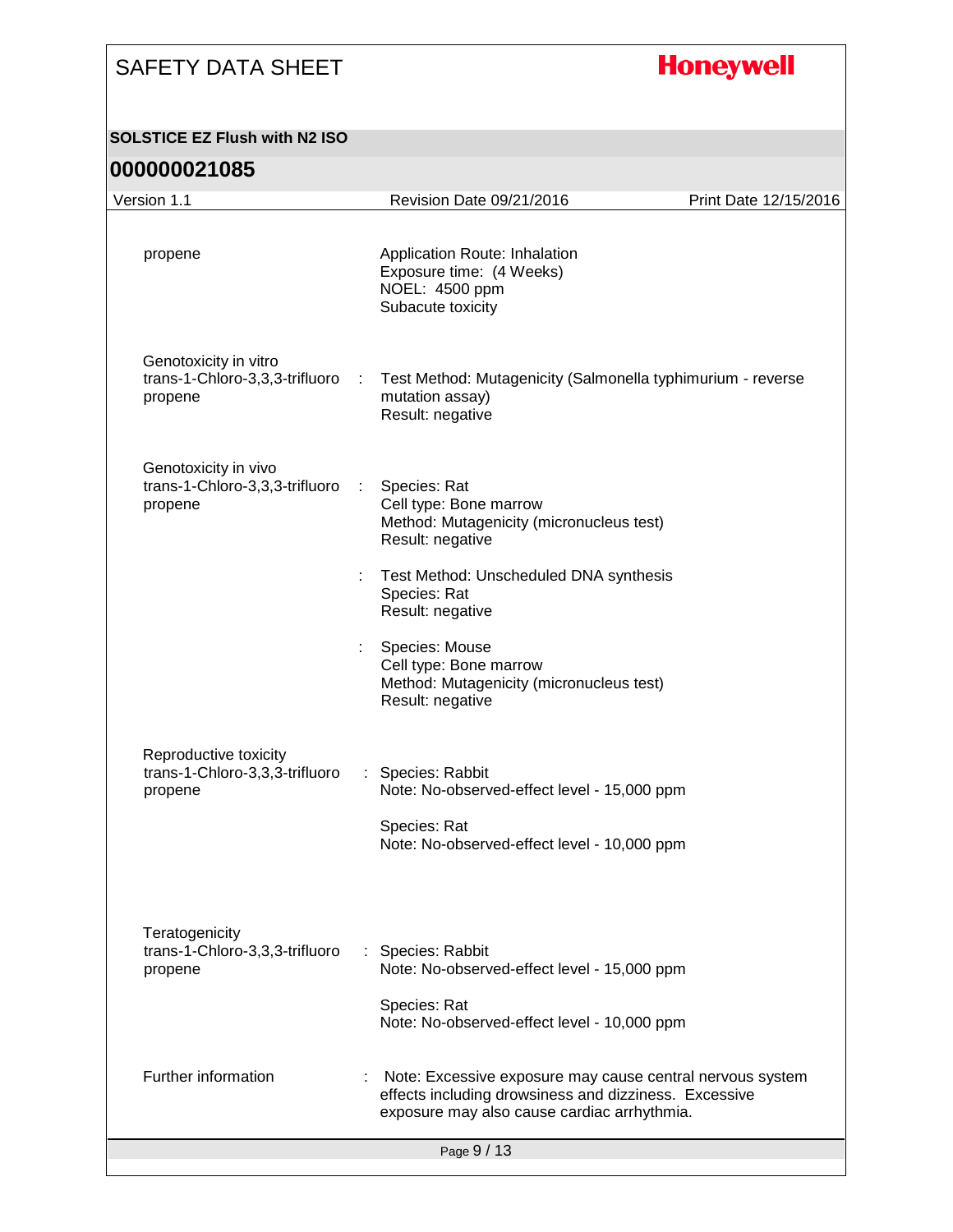| <b>SAFETY DATA SHEET</b>                                                                         |                                                                                                                                                                 | <b>Honeywell</b>      |
|--------------------------------------------------------------------------------------------------|-----------------------------------------------------------------------------------------------------------------------------------------------------------------|-----------------------|
| <b>SOLSTICE EZ Flush with N2 ISO</b>                                                             |                                                                                                                                                                 |                       |
| 000000021085                                                                                     |                                                                                                                                                                 |                       |
| Version 1.1                                                                                      | Revision Date 09/21/2016                                                                                                                                        | Print Date 12/15/2016 |
| <b>SECTION 12. ECOLOGICAL INFORMATION</b>                                                        |                                                                                                                                                                 |                       |
| Toxicity to fish<br>trans-1-Chloro-3,3,3-trifluoro<br>propene                                    | : LC50: 38 mg/l<br>Exposure time: 96 h<br>Species: Oncorhynchus mykiss (rainbow trout)<br>Method: OECD Test Guideline 203                                       |                       |
| Toxicity to daphnia and other aquatic invertebrates<br>trans-1-Chloro-3,3,3-trifluoro<br>propene | : Immobilization<br>EC50: 82 mg/l<br>Exposure time: 48 h<br>Species: Daphnia magna (Water flea)<br>Method: OECD Test Guideline 202                              |                       |
| Toxicity to algae<br>trans-1-Chloro-3,3,3-trifluoro<br>propene                                   | ÷.<br>Growth inhibition<br>EC50: 106.7 mg/l<br>Exposure time: 72 h<br>Species: Pseudokirchneriella subcapitata (green algae)<br>Method: OECD Test Guideline 201 |                       |
|                                                                                                  | Growth rate<br>NOEC: 115 mg/l<br>Exposure time: 72 h<br>Species: Pseudokirchneriella subcapitata (green algae)<br>Method: OECD Test Guideline 201               |                       |
| Elimination information (persistence and degradability)                                          |                                                                                                                                                                 |                       |
| Bioaccumulation                                                                                  | : Note: Due to the distribution coefficient n-octanol/water,<br>accumulation in organisms is not expected.                                                      |                       |
| Biodegradability<br>trans-1-Chloro-3,3,3-trifluoro<br>propene                                    | : Result: Not readily biodegradable.<br>Value: 0 %<br>Method: OECD 301 D                                                                                        |                       |
| <b>Further information on ecology</b>                                                            |                                                                                                                                                                 |                       |
|                                                                                                  |                                                                                                                                                                 |                       |
|                                                                                                  | Page 10 / 13                                                                                                                                                    |                       |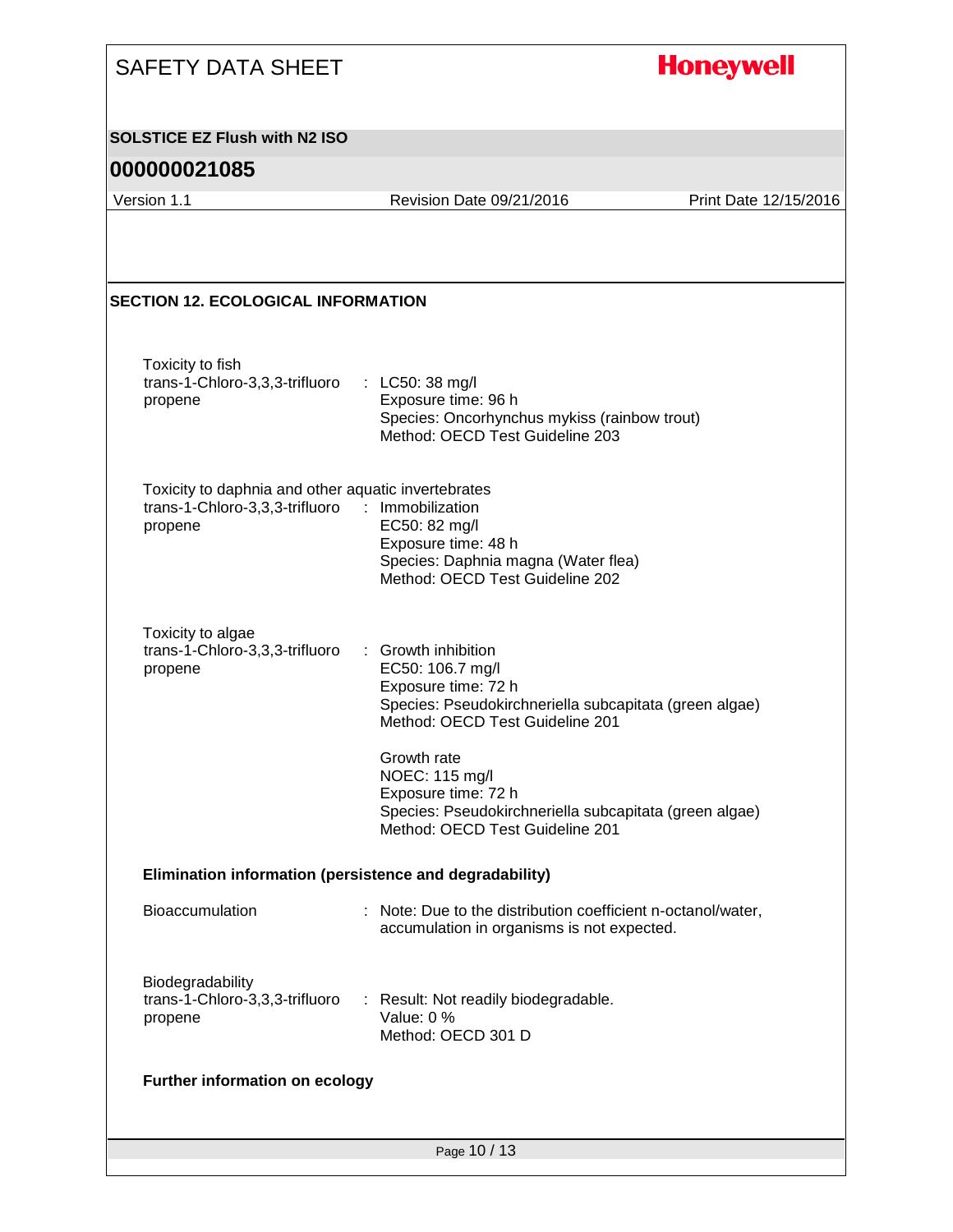|                    | <b>SAFETY DATA SHEET</b>                                                                             | <b>Honeywell</b>                                                                                                          |                                       |  |
|--------------------|------------------------------------------------------------------------------------------------------|---------------------------------------------------------------------------------------------------------------------------|---------------------------------------|--|
|                    | <b>SOLSTICE EZ Flush with N2 ISO</b>                                                                 |                                                                                                                           |                                       |  |
| 000000021085       |                                                                                                      |                                                                                                                           |                                       |  |
| Version 1.1        |                                                                                                      | Revision Date 09/21/2016                                                                                                  | Print Date 12/15/2016                 |  |
|                    | <b>SECTION 13. DISPOSAL CONSIDERATIONS</b>                                                           |                                                                                                                           |                                       |  |
|                    | Disposal methods<br>regulations.                                                                     | : Observe all Federal, State, and Local Environmental                                                                     |                                       |  |
| Note               |                                                                                                      | Where possible recycling is preferred to disposal or incineration.                                                        |                                       |  |
|                    | <b>SECTION 14. TRANSPORT INFORMATION</b>                                                             |                                                                                                                           |                                       |  |
| <b>DOT</b>         | UN/ID No.<br>Proper shipping name<br>Class<br>Packing group<br><b>Hazard Labels</b>                  | $:$ UN 3163<br>: LIQUEFIED GAS, N.O.S.<br>(Trans-1-Chloro-3,3,3-trifluoropropene, Nitrogen)<br>2.2<br>2.2                 |                                       |  |
| <b>IATA</b>        | UN/ID No.<br>Description of the goods<br>Class<br><b>Hazard Labels</b><br>Packing instruction (cargo | <b>UN 3163</b><br>: LIQUEFIED GAS, N.O.S.<br>(Trans-1-Chloro-3,3,3-trifluoropropene, Nitrogen)<br>: 2.2<br>: 2.2<br>: 200 |                                       |  |
|                    | aircraft)<br>Packing instruction<br>(passenger aircraft)                                             | : 200                                                                                                                     |                                       |  |
| <b>IMDG</b>        | UN/ID No.<br>Description of the goods<br>Class                                                       | $:$ UN 3163<br>: LIQUEFIED GAS, N.O.S.<br>E, NITROGEN)<br>2.2                                                             | (TRANS-1-CHLORO-3,3,3-TRIFLUOROPROPEN |  |
|                    | <b>Hazard Labels</b><br><b>EmS Number</b><br>Marine pollutant                                        | : 2.2<br>$: F-C, S-V$<br>: no                                                                                             |                                       |  |
|                    | <b>SECTION 15. REGULATORY INFORMATION</b>                                                            |                                                                                                                           |                                       |  |
| <b>Inventories</b> |                                                                                                      |                                                                                                                           |                                       |  |
| Control Act        | <b>US. Toxic Substances</b>                                                                          | : On TSCA Inventory                                                                                                       |                                       |  |
|                    | Australia. Industrial                                                                                | On the inventory, or in compliance with the inventory                                                                     |                                       |  |
|                    |                                                                                                      | Page 11 / 13                                                                                                              |                                       |  |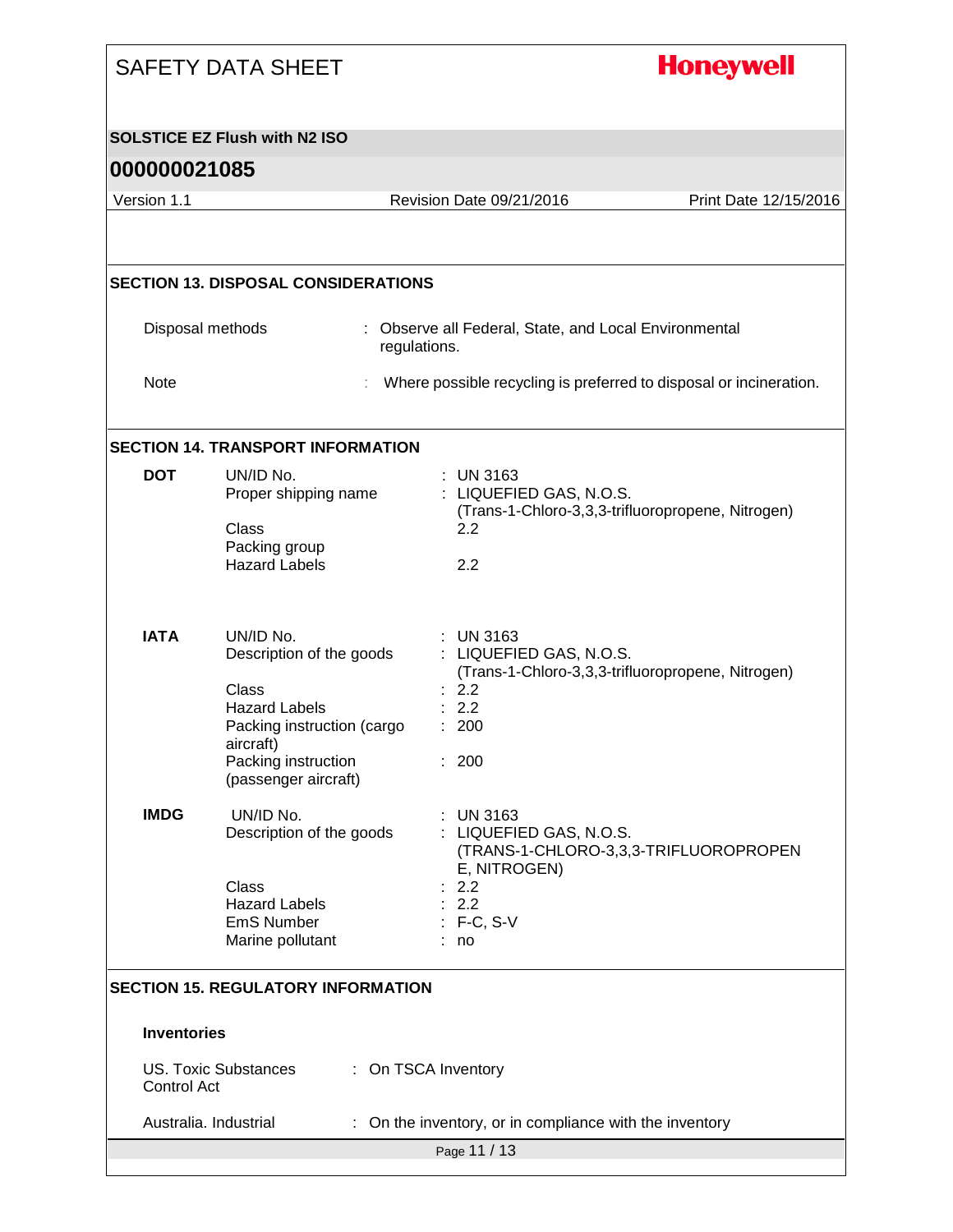# **Honeywell**

#### **SOLSTICE EZ Flush with N2 ISO**

| Version 1.1                                                                                          |   | Revision Date 09/21/2016                                                                                                                                                                | Print Date 12/15/2016 |
|------------------------------------------------------------------------------------------------------|---|-----------------------------------------------------------------------------------------------------------------------------------------------------------------------------------------|-----------------------|
| Chemical (Notification and                                                                           |   |                                                                                                                                                                                         |                       |
| Assessment) Act                                                                                      |   |                                                                                                                                                                                         |                       |
| Canada. Canadian<br><b>Environmental Protection</b><br>Act (CEPA). Domestic<br>Substances List (DSL) |   | : All components of this product are on the Canadian DSL                                                                                                                                |                       |
|                                                                                                      |   | Japan. Kashin-Hou Law List : On the inventory, or in compliance with the inventory                                                                                                      |                       |
| Korea. Toxic Chemical<br>Control Law (TCCL) List                                                     |   | : On the inventory, or in compliance with the inventory                                                                                                                                 |                       |
| Philippines. The Toxic<br>Substances and Hazardous<br>and Nuclear Waste Control<br>Act               |   | : Not in compliance with the inventory                                                                                                                                                  |                       |
| China. Inventory of Existing<br><b>Chemical Substances</b>                                           |   | : On the inventory, or in compliance with the inventory                                                                                                                                 |                       |
| New Zealand. Inventory of<br>Chemicals (NZIoC), as<br>published by ERMA New<br>Zealand               |   | : Not in compliance with the inventory                                                                                                                                                  |                       |
| National regulatory information                                                                      |   |                                                                                                                                                                                         |                       |
| <b>SARA 302 Components</b>                                                                           |   | : No chemicals in this material are subject to the reporting<br>requirements of SARA Title III, Section 302.                                                                            |                       |
| <b>SARA 313 Components</b>                                                                           | ÷ | This material does not contain any chemical components with<br>known CAS numbers that exceed the threshold (De Minimis)<br>reporting levels established by SARA Title III, Section 313. |                       |
| SARA 311/312 Hazards                                                                                 |   | <b>Acute Health Hazard</b><br>Sudden Release of Pressure Hazard                                                                                                                         |                       |
|                                                                                                      |   |                                                                                                                                                                                         |                       |
|                                                                                                      |   |                                                                                                                                                                                         |                       |
|                                                                                                      |   |                                                                                                                                                                                         |                       |
|                                                                                                      |   |                                                                                                                                                                                         |                       |
|                                                                                                      |   | Page 12 / 13                                                                                                                                                                            |                       |